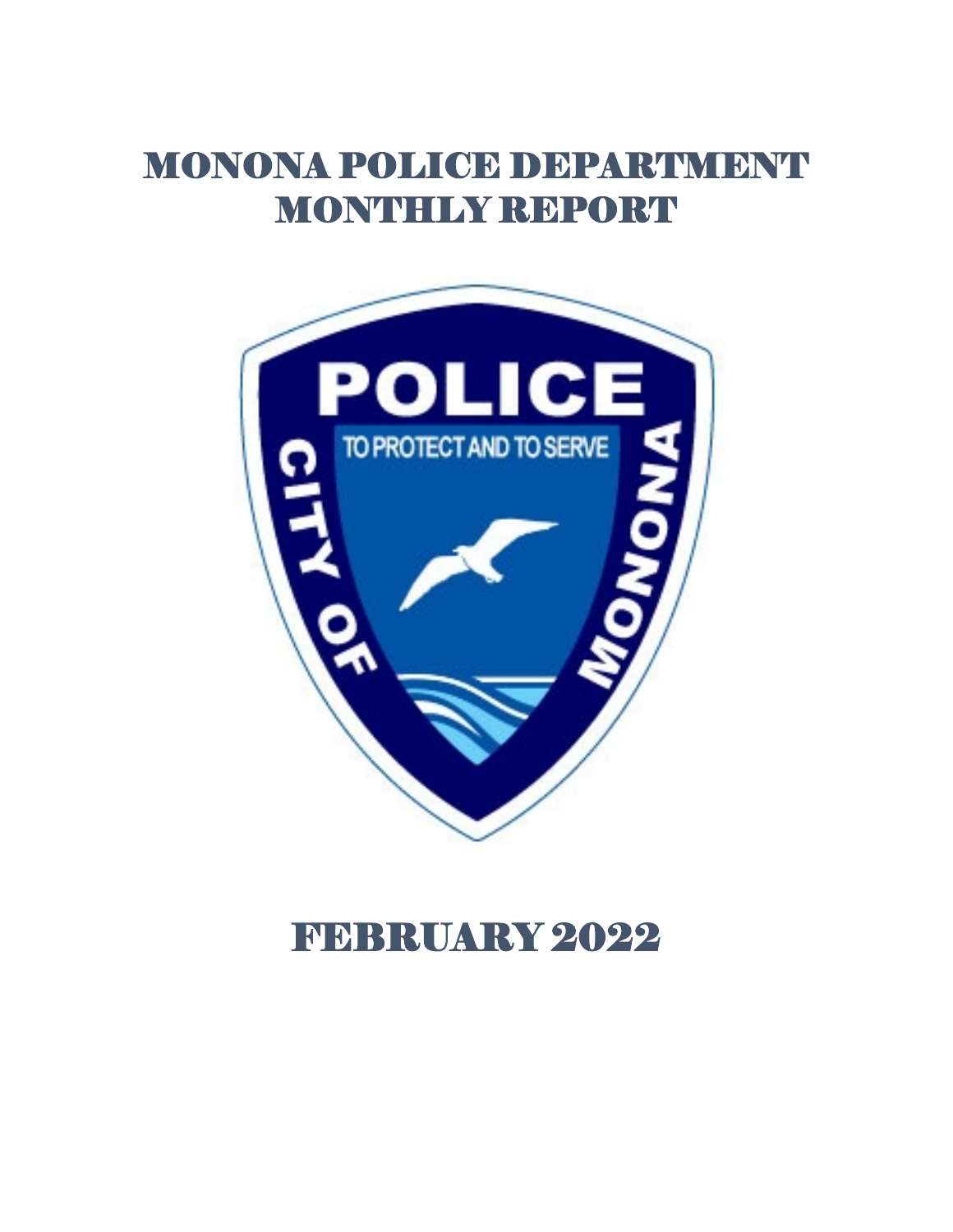## **OPERATIONS DIVISION**

In February of 2022, the Operations Division handled 15 vehicle crashes and issued 154 traffic warnings, 91 traffic citations, and 18 parking tickets. Our calls total for February was 1,046 calls for service.

## **Training**

SRO Wunsch, CRO Flora, and Officer Winckler attended the 40-hour *CIT (Crisis Intervention Training*) on February  $14<sup>th</sup>$  through the  $18<sup>th</sup>$ , 2022 at the Verona Fire Department. The training was presented by NAMI Dane County.

CRO Flora attended an 8-hour *Media & Crisis Communications* training on February 23, 2022 at the UW Police Department.

Officer Franca attended an 8-hour *Advanced Crisis Intervention Training (CIT)-Working with Youth*, on February 23, 2022, at the Sun Prairie Police Department. The training was presented by NAMI Dane County.

Lt. Wiegel attended a 1.5-hour webinar titled: *A Deeper Understanding: Root Cause Analysis for Law Enforcement* on February 1, 2022. The presentation was hosted by Lexipol with presenters Gordon Graham and Ret. Chief Mike Ranalli.

## **Security Checks**

Officers performed 22 security checks in the month of February. A security check is when an Officer goes into a business and walks around to meet with staff to discuss any problems that the businesses are aware of. This also serves as a deterrent for theft. For the overnight shift, this entails checking the perimeter of the business and pulling on doors to make sure the businesses are secure.

# **Retail Thefts**

There were 19 retail theft cases in February, down a few from the 24 cases in January. Around 40 cases are typical in a month. These cases can be time consuming if the suspect flees and follow-up outside the City is necessary.

# **Use of Force Incidents**

On February  $3<sup>rd</sup>$ , 2022, at 2:04 a.m. our officer attempted to assist Capitol PD with a pursuit by deploying a tire deflation device. The attempt was unsuccessful. Wisconsin State Patrol was able to stop the vehicle a short time later in Madison. The suspect was held at gunpoint but refused to exit. Officers from other jurisdictions removed the driver and took him into custody. Abuse of alcohol was a factor. (MO22-00996) M/W, 75.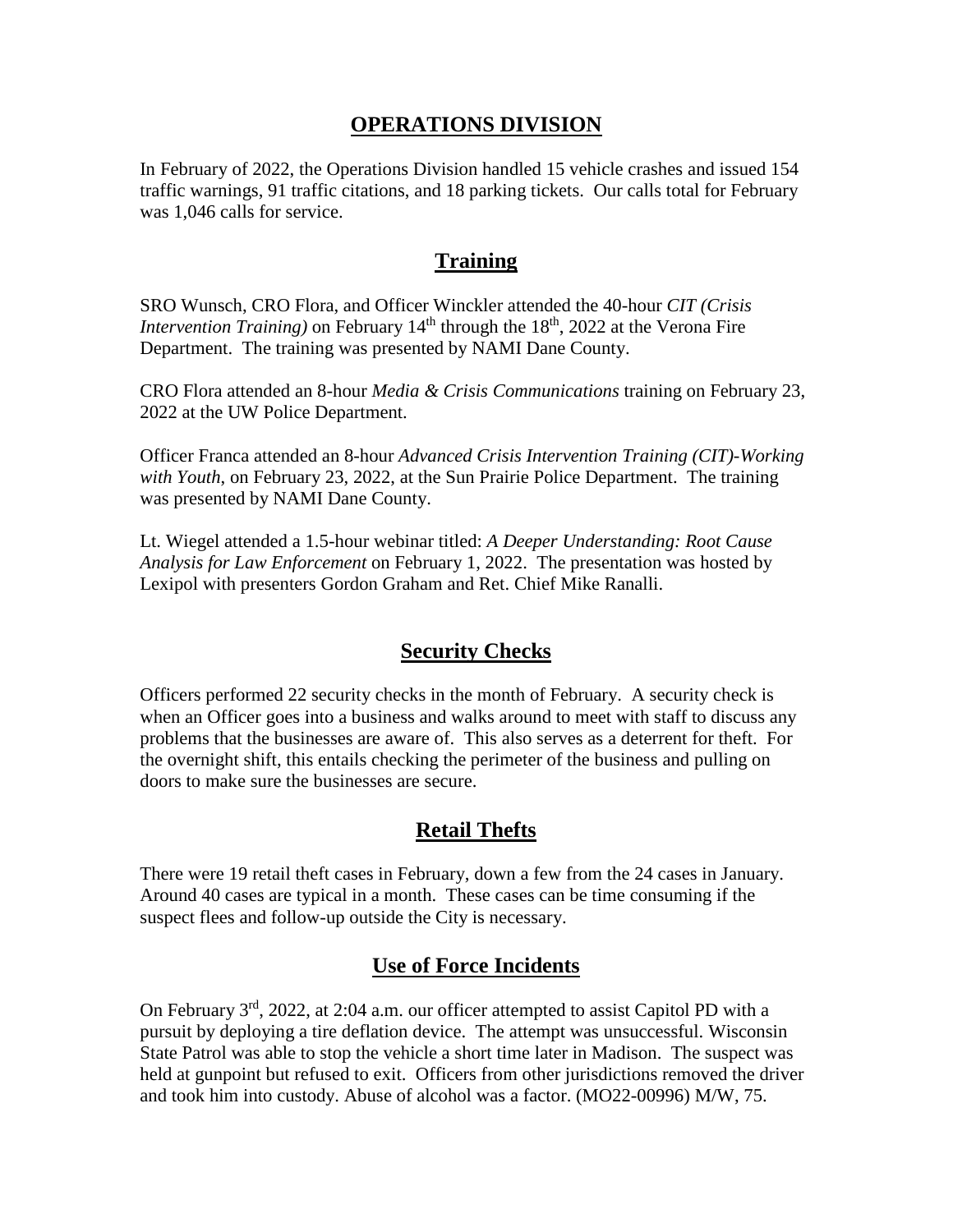On February  $15<sup>th</sup>$ , 2022, at 12:17 a.m. an officer attempted to make a traffic stop for speeding and the vehicle fled to speeds of 110 MPH. A second officer observed the suspects pull into an apartment parking lot. A High Risk Stop was performed with firearms pointed at the vehicle. The driver and a passenger were taken into custody. The driver was taken to JRC with a charge referred for felony eluding. (MO22-01505) M/H 15.

On February  $28<sup>th</sup>$ ,  $2022$ , at 11:47 p.m. our officer took a report of a vehicle stolen from the Planet Fitness parking lot, where her keys were stolen out of the locker room. The victim had an Apple Wallet in the vehicle and was tracking it. The victim located her car occupied in Madison. Our officer engaged in a short pursuit and terminated. Other agencies also engaged in pursuits and ultimately the driver fled on foot and was located by an outside agency K9. The driver was charged with operating a motor vehicle without owner's consent, felony eluding, felony bail jumping, possession of cocaine, obstruction, and possession of drug paraphernalia. (MO22-01964) F/B 32.

# **Citizen Complaints**

There was one citizen complaint in February. A woman filed a complaint that an officer was verbally aggressive towards her and her daughter when speaking on the phone with them to relay that her son was arrested for a felony pursuit. The woman advised this caused her daughter some anxiety and added to the trauma of having to deal with an out of control teenager who had committed a crime. The investigation is ongoing.

## **1st Shift Monthly Report** (Highlighted events)

On February  $1<sup>st</sup>$ , an officer was dispatched to a local condo for a neighbor trouble report. The complainant advised she thinks her neighbor was buzzing her condo doorbell at various hours of the evening in retaliation for a verbal confrontation they had in the parking lot in 2016, and she would be reporting it to the building management as well. The next day she called back to advise she learned no one was buzzing her bell, it was actually a faulty buzzer and it was fixed by management. (MO22-00945)

On February  $15<sup>th</sup>$ , 2022, at 10:40 a.m. an officer was dispatched to a local apartment for a neighbor trouble report. The officer was advised one adult woman said "hello". The neighbor replied with profanity which the neighbor responded in kind. The neighbor said she is not one to back down. The officer provided helpful tips on how to not engage in a manner that might further escalate a situation. (MO22-01472)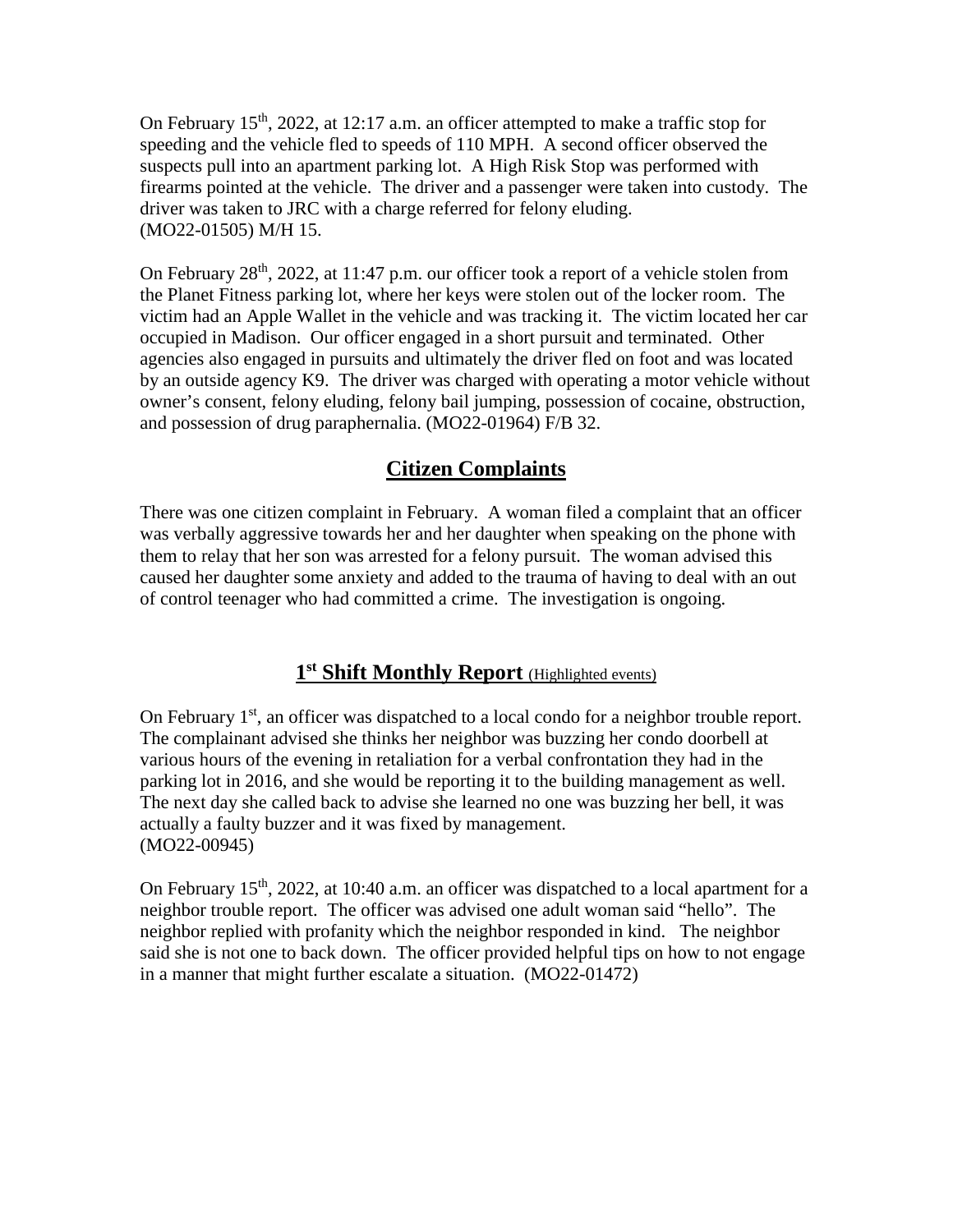# **Officer Overtime Analysis**

|                                                      | JAN            | <b>FFR</b>     | <b>TOTAL HRS</b> | <b>APPROX</b><br>COST |
|------------------------------------------------------|----------------|----------------|------------------|-----------------------|
| 2022                                                 | <b>Hrs</b>     | <b>Hrs</b>     | To Date          | To Date               |
| TRAINING CONSORTIUM (In-Service)                     | 56             |                | 56               | \$3,210               |
| TRAINING CONSORTIUM (Instructors for In-Service)     | 13             |                | 13               | \$745                 |
| OTHER REQUIRED TRAINING (ECIR/Radar/CPR/K9)          | 4.75           | $\overline{2}$ | 6.75             | \$387                 |
| OPTIONAL OFFICER TRAINING                            |                | 60.75          | 60.75            | \$3,482               |
|                                                      |                |                |                  |                       |
| <b>SICK LEAVE Coverage</b>                           | 92             | 16             | 108              | \$6,191               |
| <b>VACATION Coverage</b>                             |                | 72             | 72               | \$4,127               |
| <b>FLOATING HOLIDAY Coverage</b>                     |                |                | 0                | \$0                   |
| FMLA Coverage (Work injury, baby leave, etc)         |                |                | 0                | \$0                   |
|                                                      |                |                |                  |                       |
| <b>COURT</b>                                         | 13             | 11             | 24               | \$1,376               |
|                                                      |                |                |                  |                       |
| LATE/EARLY CALL or SERIOUS INCIDENT                  | $\overline{7}$ | 8.25           | 15.25            | \$874                 |
| Special Event (Meeting, Parade, Festival, Drug Work) | 16.25          | 1.5            | 17.75            | \$1,017               |
| Mental Health Case                                   | 8              |                | 8                | \$459                 |
|                                                      |                |                |                  |                       |
| Officer Dispatch Coverage                            |                |                | 0                | \$0                   |
|                                                      |                |                |                  |                       |
| MG High School OT (Reimbursed)                       | 0.75           |                | 0.75             | \$43                  |
| TRAFFIC GRANT (Reimbursed)                           | 16             | 12             | 28               | \$1,605               |
| <b>TASK FORCE (Reimbursed)</b>                       |                |                | 0                | \$0                   |
|                                                      |                |                |                  |                       |
| <b>TOTAL HRS</b>                                     | 226.75         | 183.50         | 410.25           |                       |
| Expense Per Month @ average OT rate \$55.63 / HR     | \$22,822       | \$10,518       |                  | \$23,516              |

Lieutenant Curtis Wiegel is the Operations Commander and 1<sup>st</sup> shift patrol supervisor. He can be reached at <u>cwiegel@ci.monona.wi.us</u>.

# **2nd Shift Monthly Report** (Highlighted events)

Second shift Officers conducted 75 traffic stops, handled 12 Retail Thefts, 9 crashes and had one OWI arrest.

The following are some of the cases second shift handled this month.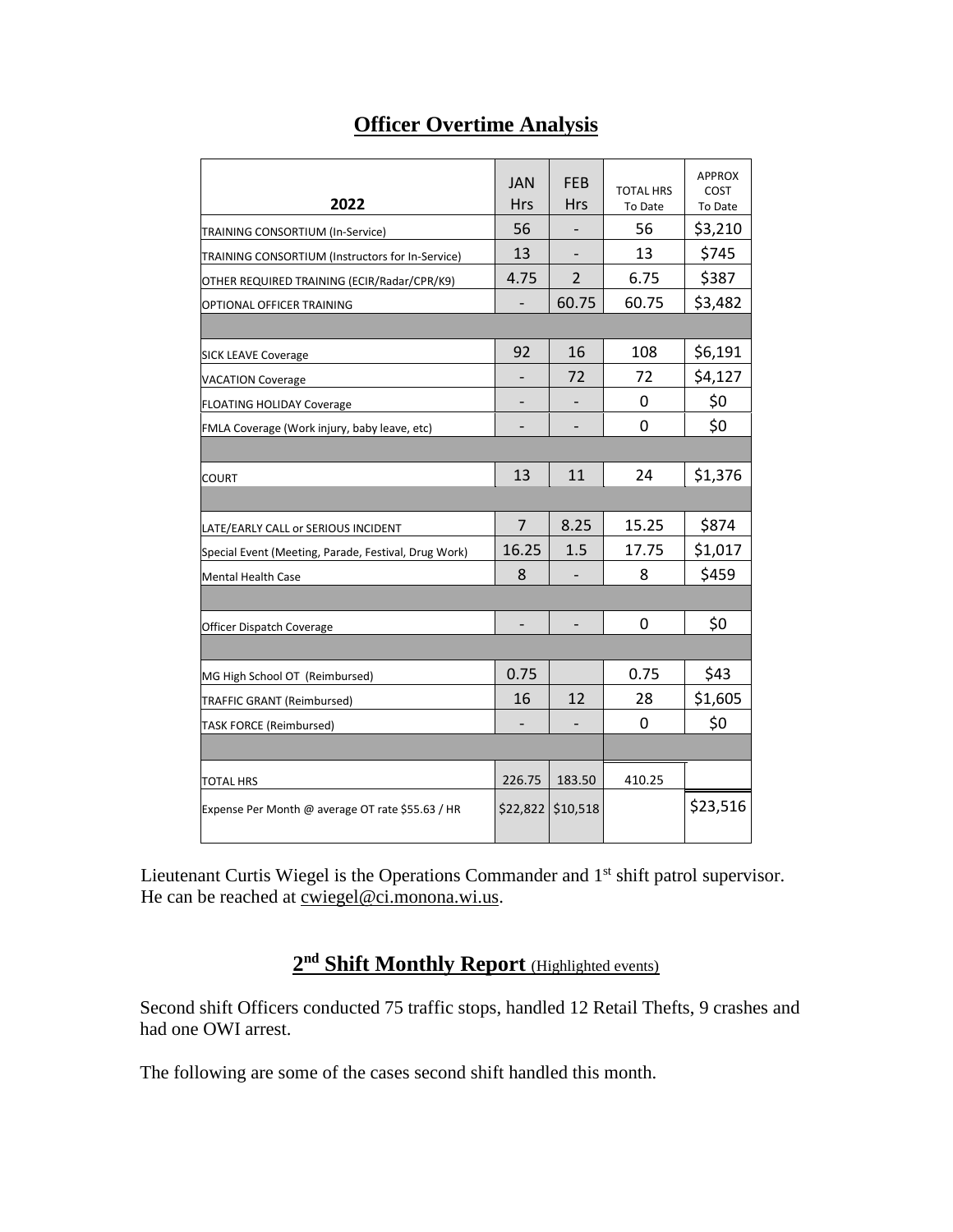On February 3rd, 2022, at about 4:39 p.m., officers were dispatched to the area of eastbound Beltline and South Towne Drive for a disturbance. Dispatch advised that a subject displayed a knife at another driver. While responding, one of the involved parties stated they were in the Kohl's parking lot. The other involved person then called and stated he was in the lot by Ken's Meats and Deli. Officers responded to both locations. During the investigation, officers learned that one of the drivers cut the other driver off while attempting to exit the Beltline to South Towne. The driver honked at the other car. While at the red light, the subject who got honked at exited his vehicle and kicked the side mirror off the other person's vehicle. That subject then pulled a knife on the man who kicked his mirror. He then got back into his vehicle and fled. Both subjects were issued citations.

On February  $28<sup>th</sup>$ , 2022, at about 10:06 p.m. officers responded to Planet Fitness for a stolen vehicle report. Officers arrived and made contact with the complainant who advised that someone took her cars keys from her jacket while she was working out. The victim advised that her coat was hung on a hook in the locker room. The victim was able to track her vehicle from her phone. Additional officers responded to the area where her car was last located on GPS. The vehicle was later located and a pursuit occurred. The vehicle was lost and then relocated. Several other departments assisted. The vehicle continued to elude officers but eventually the suspect abandoned the vehicle and fled on foot. The suspect was located a short time later hiding in an underground parking structure and taken into custody.

Sergeant Jeremy Winge is the 2nd shift patrol supervisor and can be contacted at: jwinge@ci.monona.wi.us

## **3rd Shift Monthly Report** (Highlighted events)

During the month of February, third shift officers for the Monona Police Department conducted 38 traffic stops, resulting in 9 citations and 29 warnings. Two motorists were arrested for operating while intoxicated. Officers investigated two accidents, responded to six alarms, and handled several disturbance calls. Officers conducted training on the department K9 policy along with what to do if an injury occurs to the K9 handler or dog.

On February 3rd, 2022, at 2:03 a.m. Wisconsin Capital Police Department requested mutual aid to assist with a low speed vehicle pursuit that was traveling into the residential area of Monona. The vehicle continued to travel at speeds of 35 MPH refusing to stop when it hit the tire deflation device. The vehicle lost three tires but still traveled to downtown Madison where State Patrol performed a pit maneuver. The vehicle was pinned in and the suspect was taking into custody.

On February  $12<sup>th</sup>$ , 2022 at 3:03 a.m. officers investigated a vehicle accident. The investigation determined that an impaired motorist was driving southbound on Monona Drive through the intersection of Broadway. The vehicle drifted across the roadway and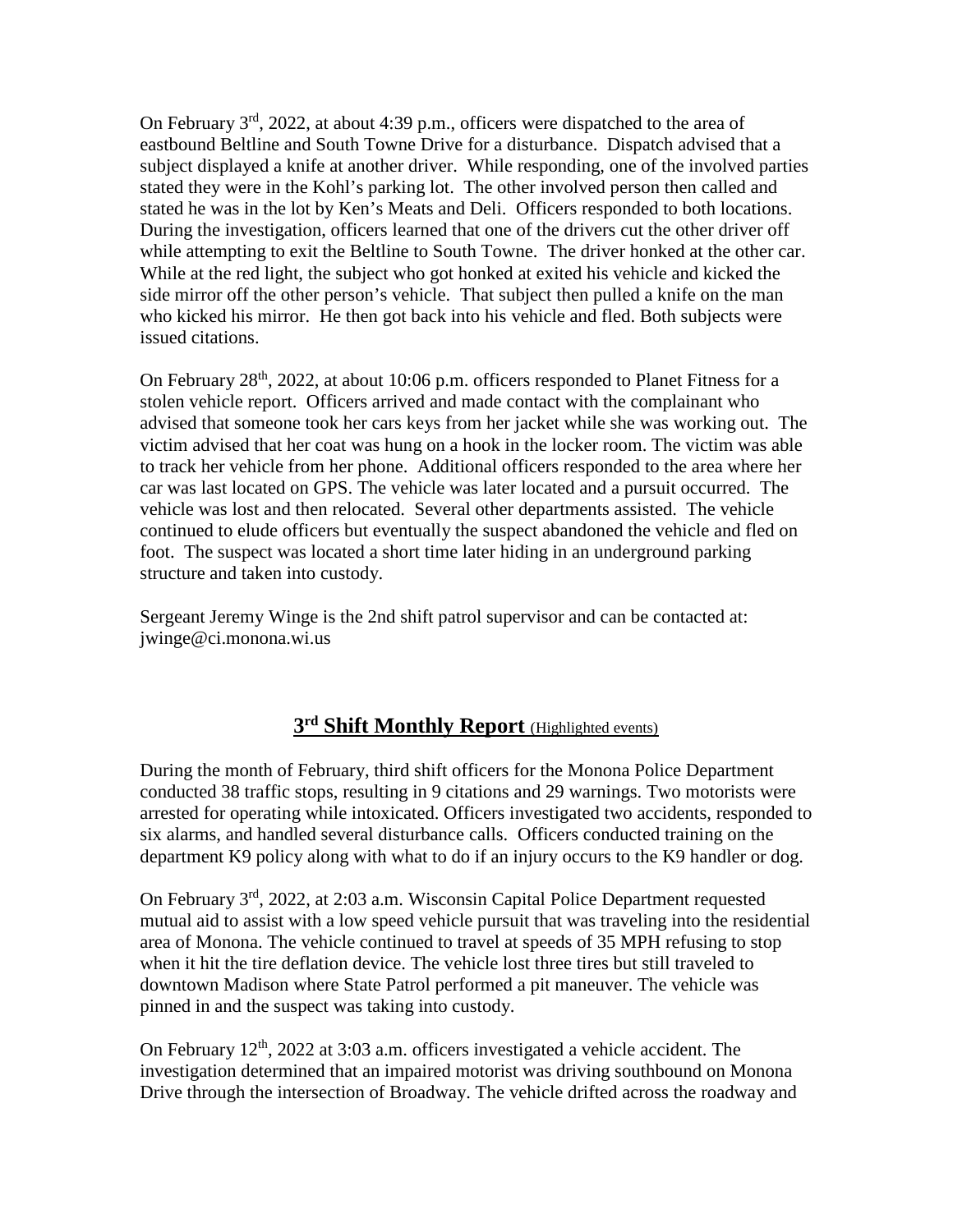struck the northwest corner of a building. The driver was arrested for OWI  $1<sup>st</sup>$  offense, with blood results pending from the State of Wisconsin Laboratory of Hygiene.

On February  $16<sup>th</sup>$ , 2022 at 12:17 a.m. a vehicle was observed speeding over 100 MPH without any headlights illuminated. Officers attempted to make a traffic stop on the vehicle however, it eluded them. A witness notified officers the vehicle pulled into a nearby apartment complex. The vehicle was located and still occupied. The 15-year-old driver was arrested and taken to the Juvenile Reception Center on felony eluding charges.

On February 24th, 2022 a traffic stop was conducted on a vehicle for speeding, 86 mph in a 55 mph. The operator was arrested for OWI 1<sup>st</sup> offense with a preliminary breath test showing .20 g/210L.

Sergeant Adam Nachreiner is 3<sup>rd</sup> shift patrol supervisor and can be contacted at anachreiner@ci.monona.wi.us

## **Community Relations Officer**

In February, I continued to attend and participate in meetings with various groups and partnerships such as Madison Area Crime Stoppers, MPD Pride, Stolen Auto Task Force and Amigos en Azul. Additionally, I had the opportunity to meet with the Executive Director of the Monona East Side Business Alliance to discuss additional community outreach possibilities and different ways to grow social media platforms.

Aside from participating in meetings with the aforementioned groups, I attended numerous training opportunities in February. Some of the trainings included Crisis Intervention Training, which was hosted by the National Alliance on Mental Health, and Media and Crisis Communications hosted by UWPD.

Lastly, the month of February brought forth several community engagement events such as the Polar Plunge for Special Olympics and the Snow Snake Games which was hosted at San Damiano. Officers, Administrators and I had the great opportunity to participate and interact with community members at these events.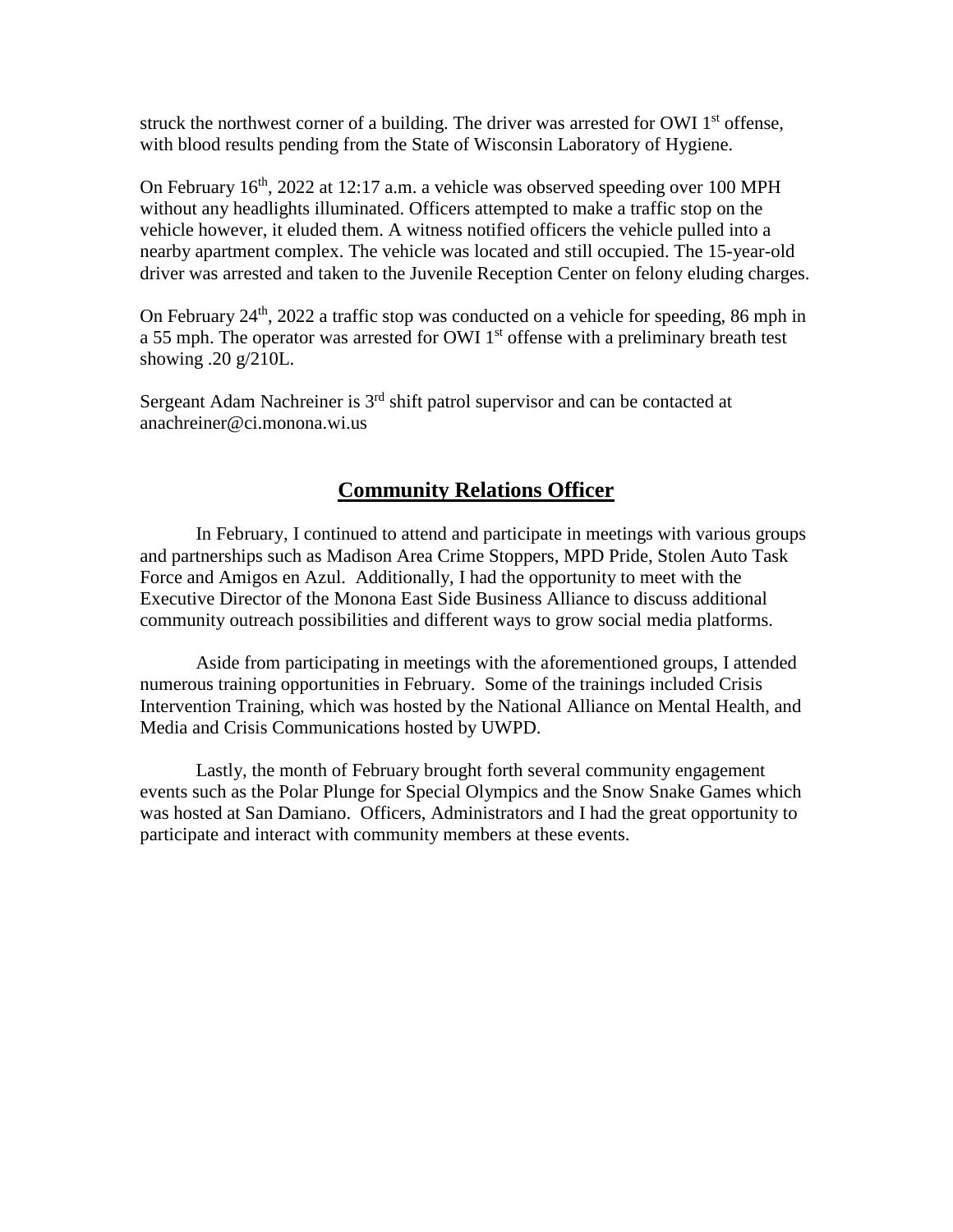## **INVESTIGATIVE DIVISION**

## **Detective Unit**

During the month of February 43 cases were reviewed for possible referral to the Investigative Division.

| Number of Cases |  |  |
|-----------------|--|--|
| 1               |  |  |
| 6               |  |  |
| 19              |  |  |
| 4               |  |  |
| 4               |  |  |
| 8               |  |  |
|                 |  |  |
|                 |  |  |

Members of the Investigative Unit were assigned to review and/or assist with many of the current and past incidents.

## **Current Investigations**

### **MO22-01515 – STOLEN VEHICLE/ELUDING**

A Detective observed a vehicle listed as recently stolen on the stolen auto hot sheet. The Detective kept eyes on it until patrol units arrived and attempted to stop the vehicle. MOPD patrol engaged in a brief pursuit with the stolen vehicle. Detectives worked with a local school, MPD, and DOC, and were able to get video of one of the occupants and GPS tracking for that occupant. MOPD will be referring charges on that individual.

#### **MO22-01340 – SEXUAL ASSAULT**

Monona Detectives worked a sexual assault that occurred in the parking lot of a local hotel. Detectives conducted many interviews, collected video, and drafted and executed a search warrant. This case will be sent to the DA's Office for potential charges.

### **MO22-00741 – OBSTRUCTING**

While Detectives were working another case, they came across information that a person recently stopped and cited by MOPD patrol had given a fake name. Detectives reviewed body-worn camera video and confirmed the ID of the person stopped by patrol and confirmed that person had used someone else's name to evade traffic charges. Citations against the innocent party were withdrawn and the true defendant was issued citations for the violations.

### **MO22-01220 – SEXUAL ASSAULT OF A CHILD**

Detectives investigated a sexual assault of a child allegation. A forensic interview was conducted and the case was forwarded to the Dane County DA for possible charges.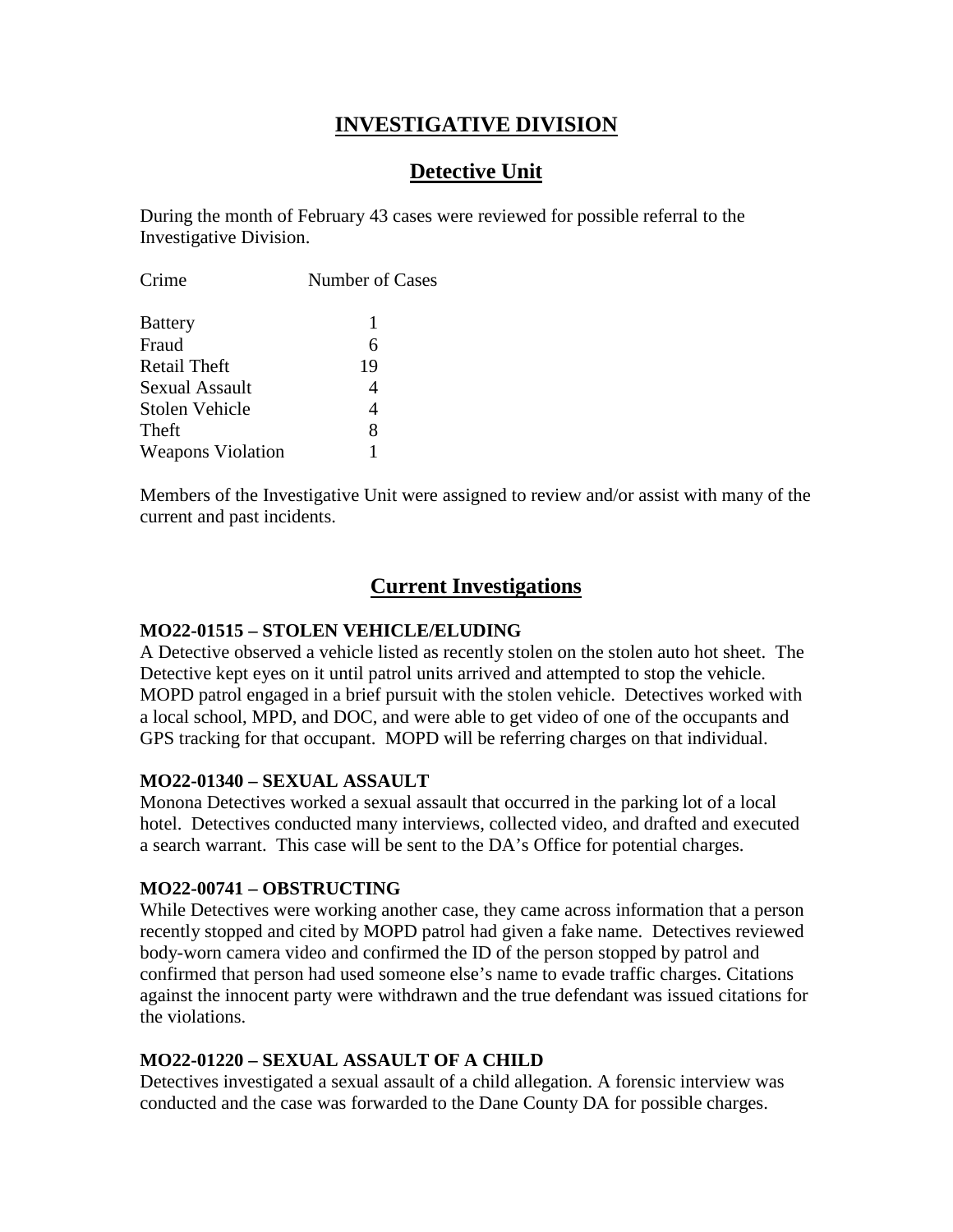#### **MO22-01193 - ELUDING**

Detectives assisted helping to identify the driver of a presumed stolen vehicle that eluded patrol after an attempted traffic stop. He has now been tentatively identified and still being investigated.



#### **MO22-00998 – BOMB THREAT**

One City Schools was threatened with a bomb threat via social media. The suspect was identified and apprehended. The school was evacuated and three bomb detection dogs cleared the property. The suspect was found to have mental health issues and was provided assistance. No charges will be forwarded.

#### **Other Activities**

Property room management Municipal court officer duties New building meetings Auto theft task force meetings Attended the Snow Snake Games

If you have information to provide in these or other incidents, please contact: Det. Sgt. Ryan Losby can be contacted at [rlosby@ci.monona.wi.us](mailto:rlosby@ci.monona.wi.us) Det. Matthew Bomkamp can be contacted at [mbomkamp@ci.monona.wi.us](mailto:mbomkamp@ci.monona.wi.us)

# **School Resource Officer**

In the month of February, I had 30 "official" contacts with students. Only 26% of my contacts were initiated by students this month while almost 57% of my contacts were initiated by administration, family, or other building members. Three cases were referred to the Dane County District Attorney's Office due to the seriousness of the offenses.

I attended 5 days of Crisis Intervention Training at Verona Fire Department. The training was put on by NAMI and provides law enforcement with different tools/responses to individuals struggling with their mental health. I also helped chaperone two MGHS ski and snowboard club trips to Tyrol Basin and Granite Peak Ski Resort.

#### **INCIDENTS OF NOTE**:

On 02/03/22, SRO Helgeland informed me a GDS student disclosed to a school counselor a sexual assault that took place outside of school. The incident was reported to CPS, but the student did not want to disclose a suspect name. I coordinated with CPS to schedule an interview of the student. The suspect was identified, and a Safe Harbor Interview conducted. The incident was forwarded to detectives and eventually referred to the Dane County District Attorney's Office for their review on possible charges.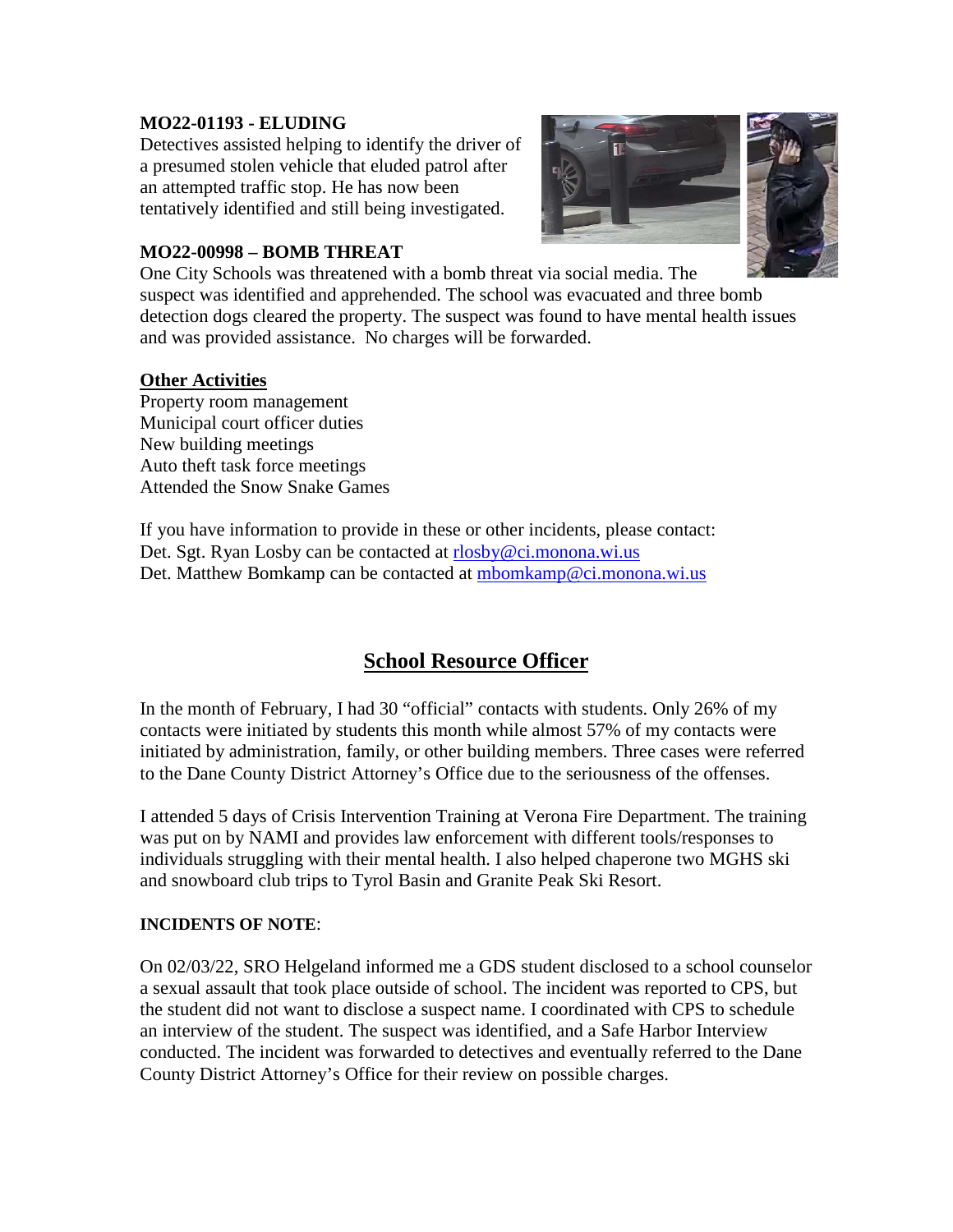On 02/07/22, an unknown subject entered MGHS at lunch time. The subject was confronted by administration. The subject claimed to be a new student, but when followed by admin, he fled the building. I located the subject and contacted him, identifying him as a Lafollette student. He was informed that if he returned, he would be cited for trespassing. His information was passed onto Lafollette administration and MGHS administration.

On 02/09/22, two MGHS students got into a fight when they returned to campus from lunch. Apparently, one student got into an argument with another in front of Rocky Rococo's. While returning to school, another student threw a drink on the victim. When the victim turned around, the suspect grabbed her by the hair and proceeded to punch her numerous times. Other students stood around laughing and recording the assault. The victim received a concussion from the assault, which elevated the seriousness of the incident. The victim's family wished to pursue charges against the suspect. The case was referred to the District Attorney's Office for Substantial Battery and Disorderly Conduct.

On 02/21/22, a child protective services report came in indicating a MGHS student had been sexually assaulted by another student, outside of school. This investigation is ongoing.

School Resource Officer Luke Wunsch can be contacted at [Lwunsch@ci.monona.wi.us](mailto:Lwunsch@ci.monona.wi.us)

# **MOPD Citation and Arrest Statistics**

During the month of December, the Monona Police issued numerous traffic citations, municipal ordinance (non-traffic) citations, parking citations and warnings. In addition, there were many referrals for charges. See the detail below.

| <b>Traffic Citations</b>             | 91  |
|--------------------------------------|-----|
| <b>Municipal Ordinance Citations</b> | 18  |
| <b>Parking Citations</b>             | 18  |
| <b>Traffic Warnings</b>              | 154 |
| <b>Adult Arrests &amp; Referrals</b> |     |
| Juvenile Arrests & Referrals         |     |
| <b>Warrant Arrest</b>                | 6   |
| Eligible CRC Referrals               |     |
|                                      |     |

Monona Police Traffic Dashboard <https://experience.arcgis.com/experience/e6fd42be627e4f88a3a24f47667b2a1f>

Each of the adult and juvenile arrests and referrals take at least an hour of the Dispatchers' time to complete the reports and intake paperwork for the Dane County District Attorney's Office. Once completed these forms and reports are reviewed by the Investigations Lieutenant before submitting them to the DA's Office. Each of these